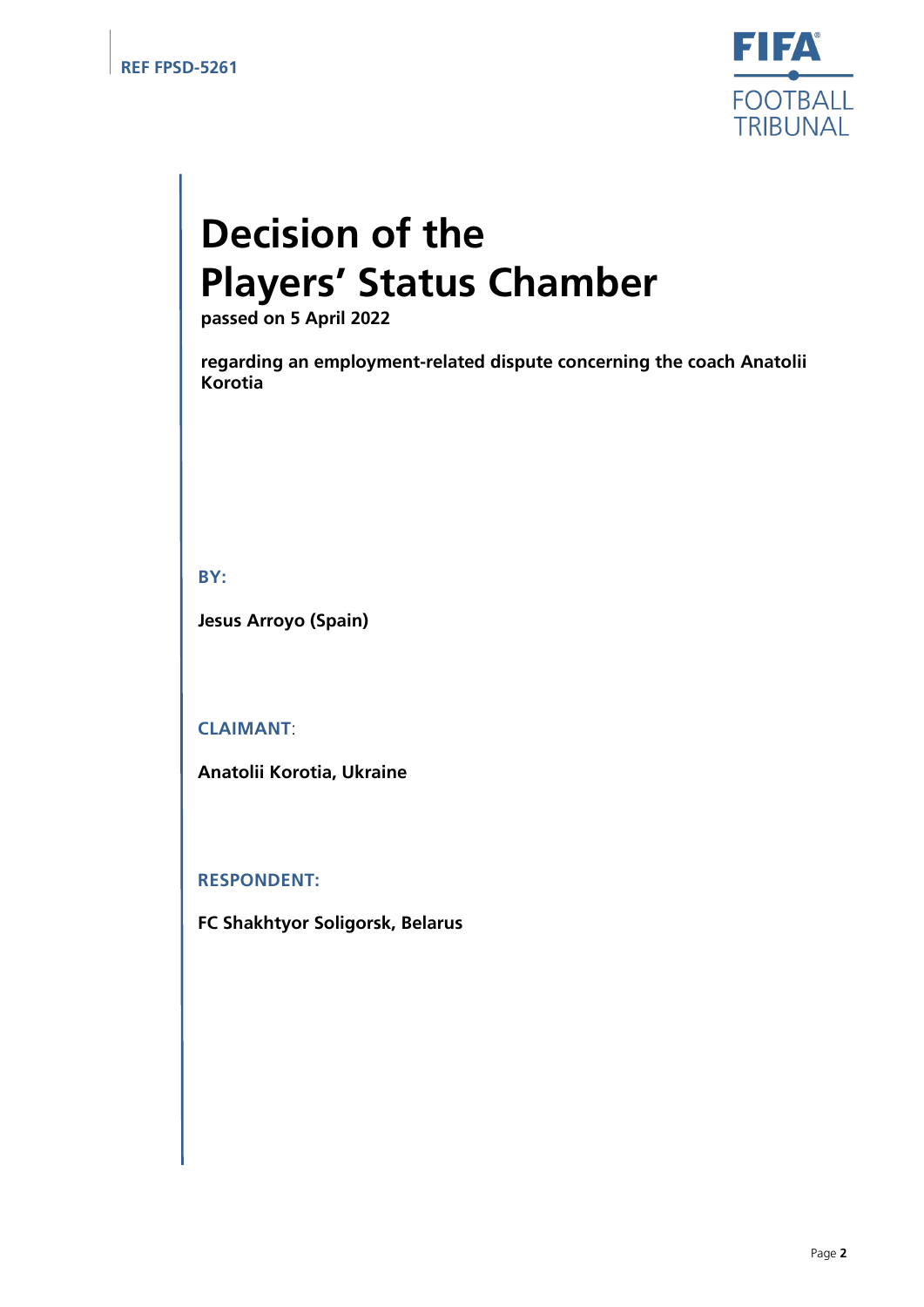

### **I. Facts of the case**

- 1. On 23 September 2020, the Ukrainian coach Anatolii Korotia (hereinafter: *the coach*) and the Belarussian club FC Shakhtyor Soligorsk (hereinafter: *the club*) concluded an employment agreement, valid between 23 September 2020 and 22 September 2021, based on which the coach was entitled to a monthly salary of Belarussian Rouble (BYN) 10,822.20 '*indicated with account taken of taxes and fees provided for by the legislation of the Republic of Belarus*'.
- 2. On 24 September 2020, the coach and the club concluded an additional agreement (hereinafter: *the additional agreement*), based on which the validity of the contract was extended until 31 December 2021 and based on which the coach would be entitled to two times '*the costs of air tickets*' for the route Zaporozhye – Minsk – Zaporozhye, as well as BYN 6,240 by 14 October 2020.
- 3. On 30 November 2021, the coach and the club concluded a second additional agreement (hereinafter: *the second additional agreement*), based on which the validity of the contract was extended until 23 September 2022, as well as an annex to said second additional agreement, where a part of the salary of the coach, on the initiative of the club, was moved to. Overall, the second additional agreement provided for a salary of BYN 6,138, whereas the annex was until today not submitted to the coach.
- 4. On 8 December 2021, while the coach was on leave in the period between 1 December 2021 and 10 January 2022, the club appointed a new head coach.
- 5. On 15 December 2021, the club organised a meeting for the staff, where the coach was given a training plan for 2022, which indicated that the trainings would restart on 10 January 2022.
- 6. On 31 December 2021, the coach' temporary residence permit in Belarus expired, however it was the responsibility of the club to renew said permit. Notwithstanding the foregoing, on 7 January 2022, the coach flew – after having purchased a flight ticket himself - from Zaporozhye (Ukraine) to Minsk (Belarus).
- 7. On 12 January 2022, the club proposed the coach to terminate the contract and the coach requested, that he wished to reach an amicable settlement, taking into account the financial obligations under the contract and the interest of both parties.
- 8. After having been denied entrance to the club's premises on 13 and 14 January 2022, the coach received on 14 January 2022 an email from the club, by means of which he was dismissed from work on 10 January 2022, since he was allegedly absent with no good reason in the period between 3 and 6 January 2022.
- 9. On 17 January 2022, the coach objected to the dismissal and requested for documentation where the dismissal was based upon, however, on 31 January 2022, the club refused to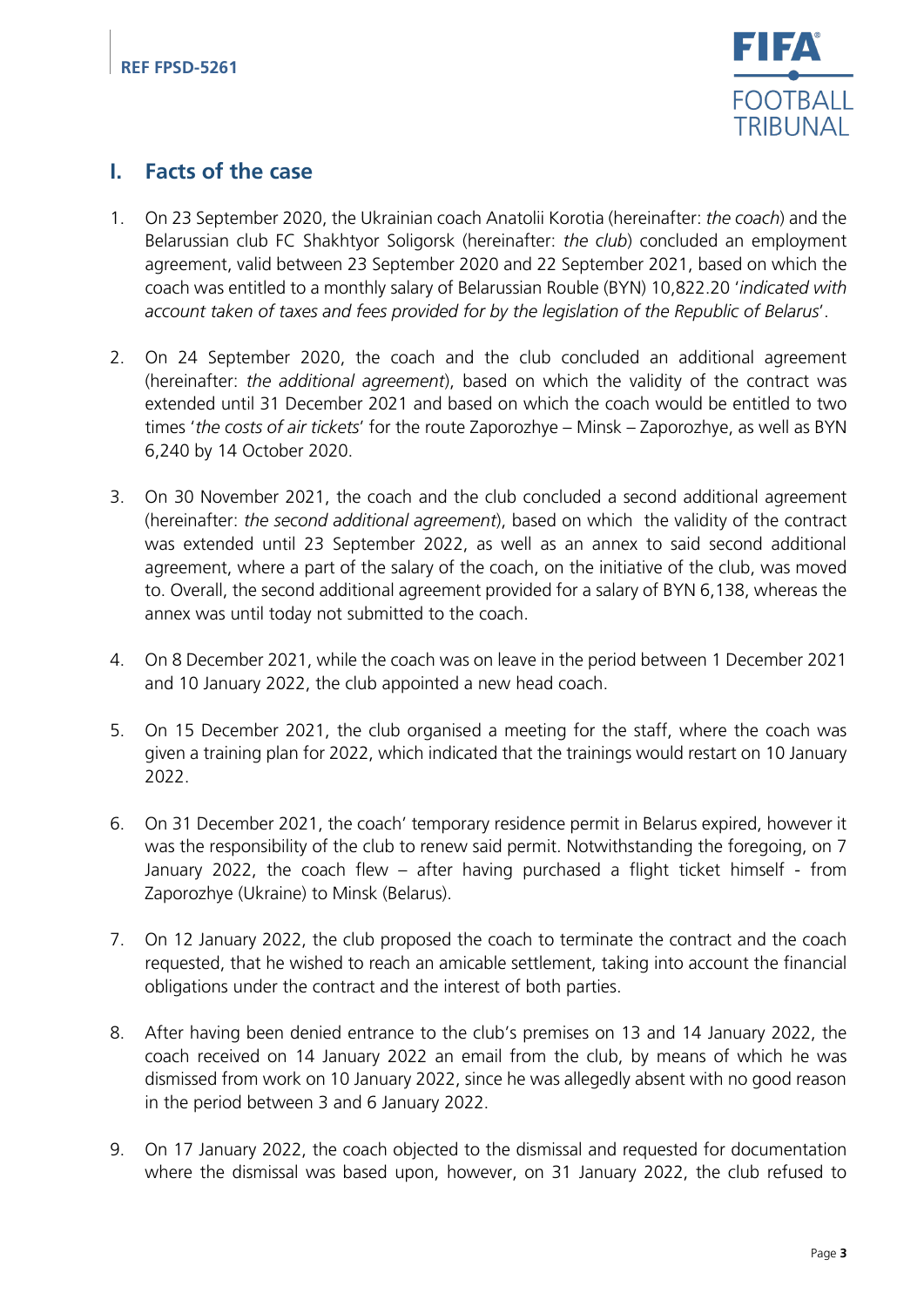

provide the requested documentation and denied the coach request to receive compensation for breach of contract. Also, the club alleged in said letter that it had received an internal memo from the head coach, based on which it could be concluded that the coach was absent in the period between 3 and 6 January 2022.

10. After the unilateral termination of the contract, the coach remained unemployed.

# **II. Proceedings before FIFA**

11. On 24 February 2022, the coach filed the claim at hand before FIFA. A brief summary of the position of the parties is detailed in continuation.

#### **a. Position of the coach**

- 12. In his claim, the coach explains that he deems that the contract was terminated without just cause, and that thus, he is entitled to compensation for breach of contract.
- 13. The coach explains that the team leave only ended on 9 January 2022, and that the documentation provided by the club, based on which it allegedly turned out that the coach was illegally absent in the period between 3 and 6 January 2022, are falsified. The coach additionally explains that the club did not even try to contract him on said days, in order to verify his alleged absence.
- 14. What is more, the coach explains that the termination of the contract of the coach did not follow the procedure as laid down in the Labour Code of the Republic of Belarus, as he was not asked an explanation on his alleged absence.
- 15. Also, the coach argues that from a salary certificate dated 14 January 2022, it follows that he continued to work in the club until at least 14 January 2022.
- 16. The requests for relief of the coach, as amended, were the following:
	- BYN 94,874 as residual value of the contract in the period between January and August 2022, corresponding to 8 monthly salaries of BYN 10,822.20 each;
	- BYN 32,466 as additional compensation, corresponding to 3 monthly salaries of BYN 10,822.20 each;
	- 5% interest *p.a.* as from the respective due dates.

#### **b. Position of the club**

17. In reply to the claim of the coach, the club argued that the coach was on holidays in the period between 1 and 29 December 2021 and that on 7 December 2021, it hired a new head coach, Mr Bionchik.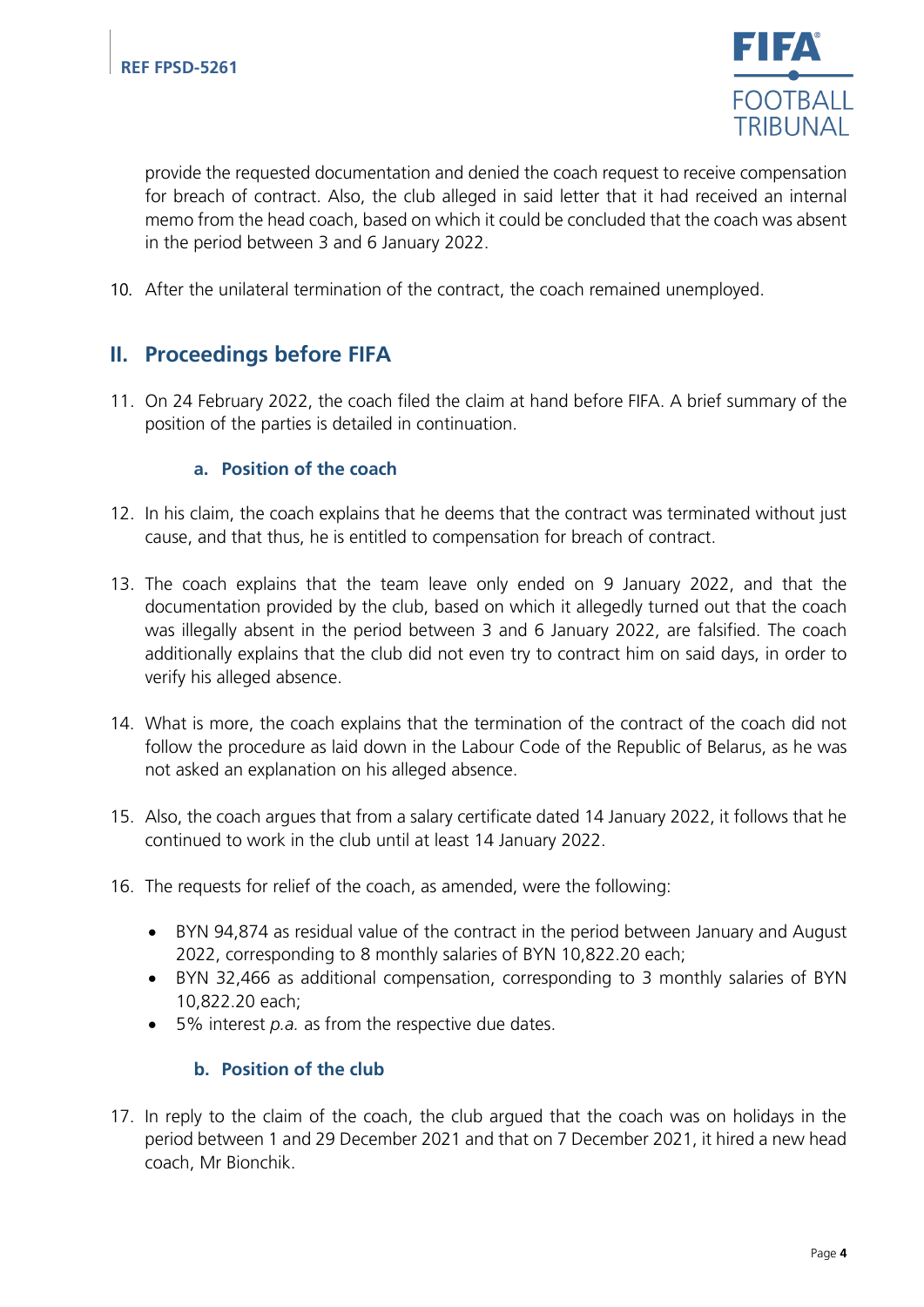

- 18. According to the club, the coach was absent in the period between 3 and 6 January 2022, as reported by its new head coach and it requested him to provide an explanation as to this absence, however that the coach allegedly refused to provide said explanation. The club further explains that the players only returned on 10 January 2022, but that the coach and to report already for duty on 3 January 2022.
- 19. The club explains that based on the unauthorized absence from work in the period between 3 and 6 January 2022, it validly terminated the contract with the coach on 14 January 2022, based on art. 42 of the Labour Code of the Republic of Belarus.

# **III. Considerations of the Players' Status Chamber**

#### **a. Competence and applicable legal framework**

- 20. First of all, the Single Judge of the Players' Status Chamber (hereinafter also referred to as *Single Judge*) analysed whether he was competent to deal with the case at hand. In this respect, he took note that the present matter was presented to FIFA on 24 February 2022 and submitted for decision on 5 April 2022. Taking into account the wording of art. 34 of the October 2021 edition of the Procedural Rules Governing the Football Tribunal (hereinafter: *the Procedural Rules*), the aforementioned edition of the Procedural Rules is applicable to the matter at hand.
- 21. Subsequently, the Single Judge referred to art. 2 par. 1 and art. 24 par. 2 of the Procedural Rules and observed that in accordance with art. 23 par. 2 in combination with art. 22 par. 1 lit. c) of the Regulations on the Status and Transfer of Players (March 2022 edition), he is competent to deal with the matter at stake, which concerns an employment-related dispute between a club / an association and a coach of an international dimension.
- 22. Subsequently, the Single Judge analysed which regulations should be applicable as to the substance of the matter. In this respect, he confirmed that, in accordance with art. 26 par. 1 and 2 of the Regulations on the Status and Transfer of Players (March 2022 edition), and considering that the present claim was lodged on 24 February 2022, the August 2021 edition of said regulations (hereinafter: *the Regulations*) is applicable to the matter at hand as to the substance.

#### **b. Burden of proof**

23. The Single Judge recalled the basic principle of burden of proof, as stipulated in art. 13 par. 5 of the Procedural Rules, according to which a party claiming a right on the basis of an alleged fact shall carry the respective burden of proof. Likewise, the Single Judge stressed the wording of art. 13 par. 4 of the Procedural Rules, pursuant to which it may consider evidence not filed by the parties, including without limitation the evidence generated by or within the Transfer Matching System (TMS).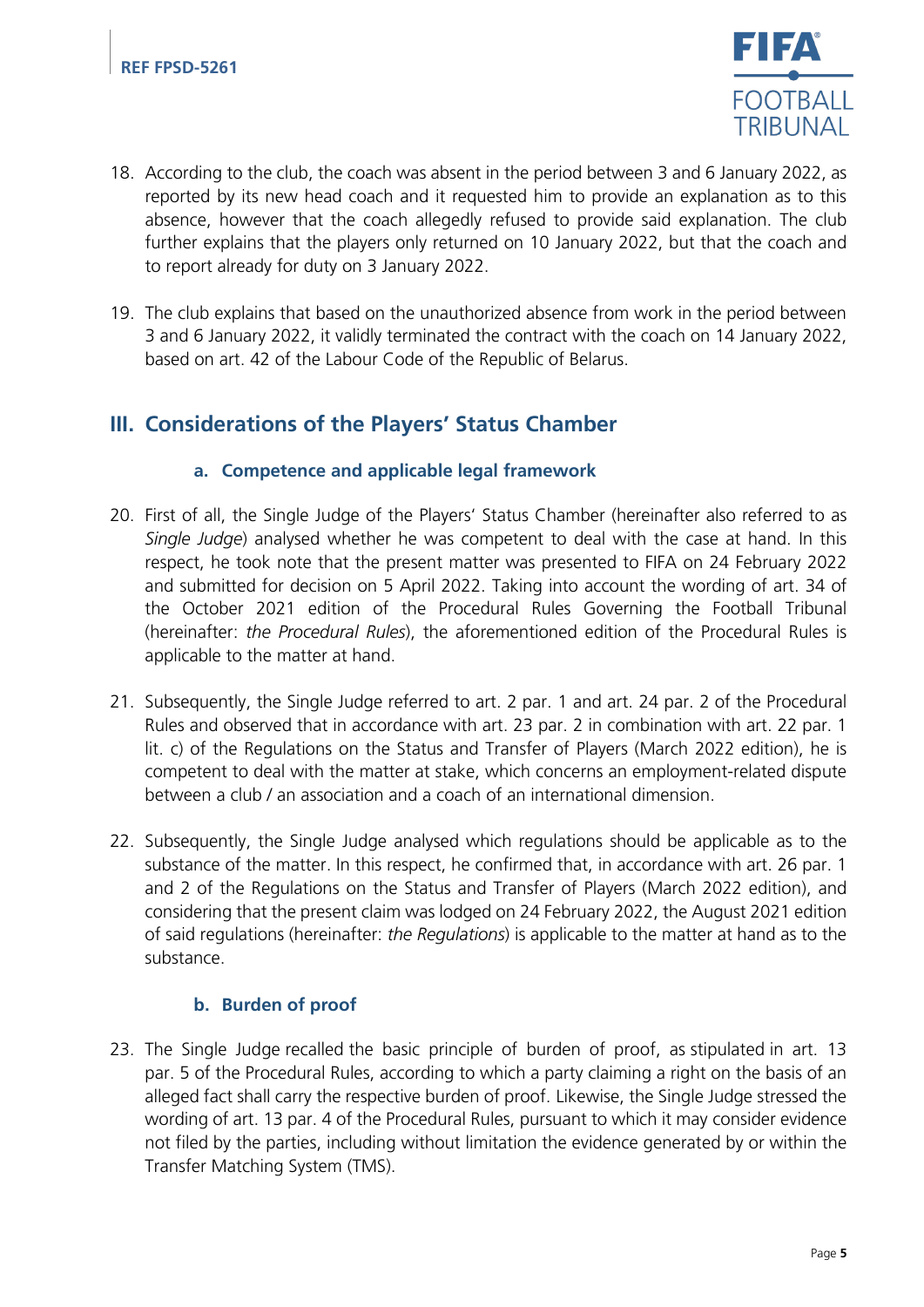

#### **c. Merits of the dispute**

- 24. Its competence and the applicable regulations having been established, the Single Judge entered into the merits of the dispute. In this respect, the Single Judge started by acknowledging all the above-mentioned facts as well as the arguments and the documentation on file. However, the Single Judge emphasised that in the following considerations it will refer only to the facts, arguments and documentary evidence, which it considered pertinent for the assessment of the matter at hand.
	- **i. Main legal discussion and considerations**
- 25. The foregoing having been established, the Single Judge moved to the substance of the matter, and took note of the fact that the parties strongly dispute whether the coach was indeed absent without valid reason in the period between 3 and 6 January 2022, and whether as result of this alleged absence, the club could validly terminate the contract with the coach on 14 January 2022.
- 26. In this context, the Single Judge acknowledged that it its task was to determine whether or not the club, under the circumstances described in the file, could validly terminate the contract with the coach due to his alleged absence.
- 27. Having established the above, the Single Judge went on to analyse the allegation of the club – disputed by the coach – that the temporary absence of the latter for 4 days, i.e. between 3 and 6 January 2022, without authorisation or justification, consisted of a breach of contract on his part.
- 28. In view of the foregoing, the Single Judge referred to art. 13 par. 5 of the Procedural Rules (October 2021 edition), according to which a party that asserts a fact has the burden of proving it, and went on to analyse the documentation provided by the parties in support of their allegations. In this respect, the Single Judge noted that it turns out that based on the information on file, it cannot be concluded that the club and the coach made bullet proof arrangements on whether the coach would need to return to work after the winter break.
- 29. In this respect, the Single Judge noted that the declaration, signed by the coach and in which it is allegedly confirmed that the coach had holidays between 1 and 29 December 2021, does not proof with certainty that the coach had to report back already on 3 January 2022 for executing the employment contract. Moreover, the Single Judge also took not that the club did not submit decisive evidence on the basis of which it could be concluded that it requested the coach to provide an explanation as to alleged unjustified absence.
- 30. In this scenario, the Single Judge recalled its long-standing jurisprudence, according to which only a breach or misconduct which is of a certain severity justifies the termination of a contract without prior warning. In other words, only when there are objective criteria which do not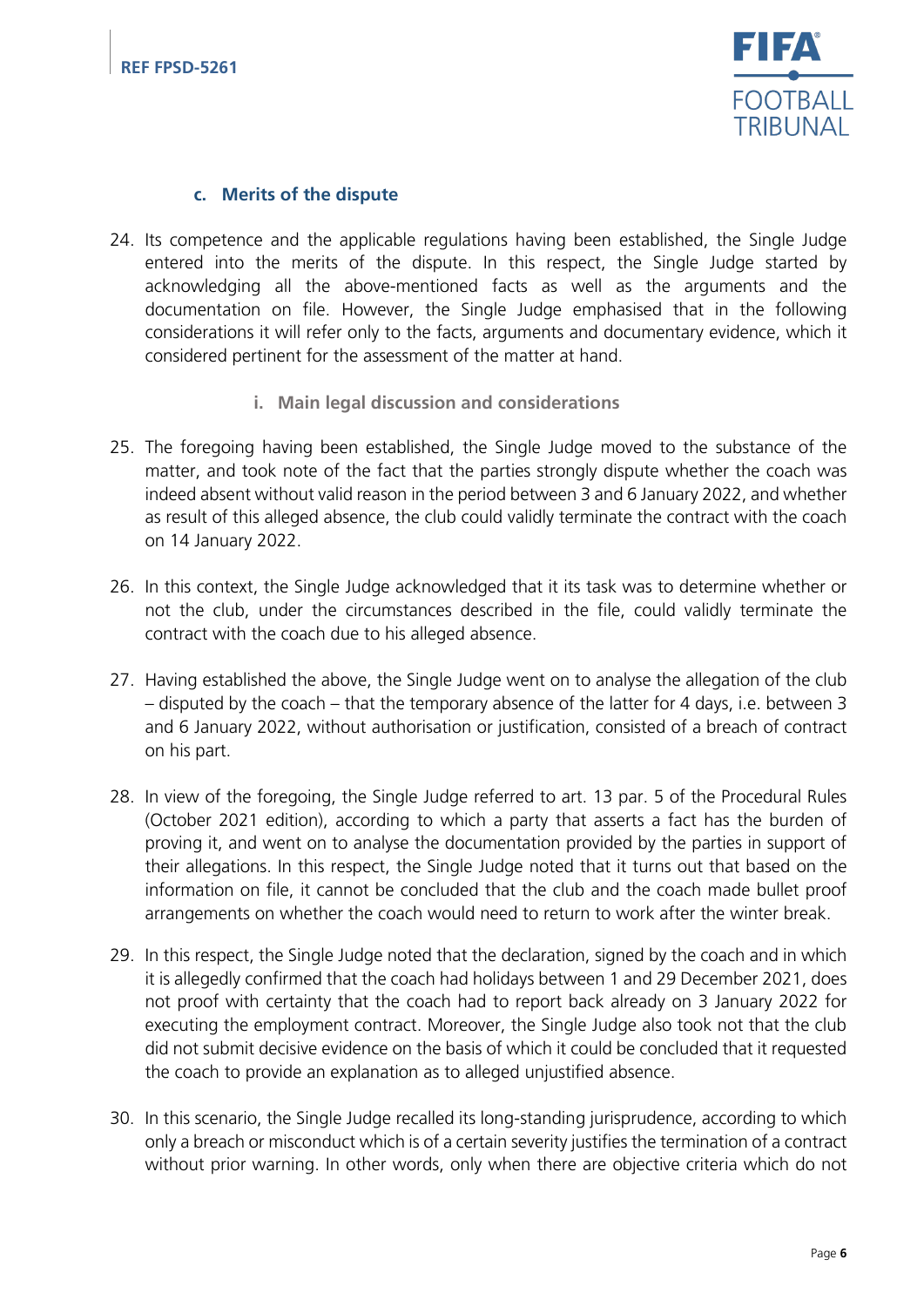

reasonably permit to expect the continuation of the employment relationship between the parties, a contract may be terminated prematurely. Hence, if there are more lenient measures which can be taken in order for an employer to assure the employee's fulfilment of his contractual duties, such measures must be taken before terminating an employment contract. A premature termination of an employment contract can only be an *ultima ratio*.

- 31. With the above in mind and after having carefully analysed the parties' submissions, the Single Judge concluded that a short absence of only a few days, between 3 and 6 January 2022, under the circumstances of the present case, namely a situation in which both parties did not make crystal clear arrangements on when the duties as per the contract would have to be resumed, cannot be deemed as a substantial breach of an employment contract, capable of triggering the consequences of an unlawful termination.
- 32. Based on the foregoing, the Single Judge established that the club had terminated the contract with the coach on 14 January 2022 without just cause and is thus obliged to pay outstanding remuneration, if any, and compensation for breach of contract to the coach.
	- **ii. Consequences**
- 33. Having stated the above, the Single Judge turned their attention to the question of the consequences of such unjustified breach of contract committed by the club.
- 34. The Single Judge first of all observed that at the time of termination, 14 January 2022, there did not appear to be any outstanding remuneration. As a result, the Single Judge decided that no outstanding remuneration shall be awarded to the coach.
- 35. Having stated the above, the Single Judge turned to the calculation of the amount of compensation payable to the coach by the club in the case at stake. In doing so, the Single Judge firstly recapitulated that, in accordance with art. 6 par. 2 of Annexe 2 of the Regulations, the amount of compensation shall be calculated, in particular and unless otherwise provided for in the contract at the basis of the dispute, with due consideration for the remuneration and other benefits due to the coach under the existing contract and/or the new contract and the time remaining on the existing contract.
- 36. In application of the relevant provision, the Single Judge held that it first of all had to clarify as to whether the pertinent employment contract contained a provision by means of which the parties had beforehand agreed upon an amount of compensation payable by the contractual parties in the event of breach of contract.
- 37. In this regard, the Single Judge established that no such compensation clause was included in the employment contract at the basis of the matter at stake.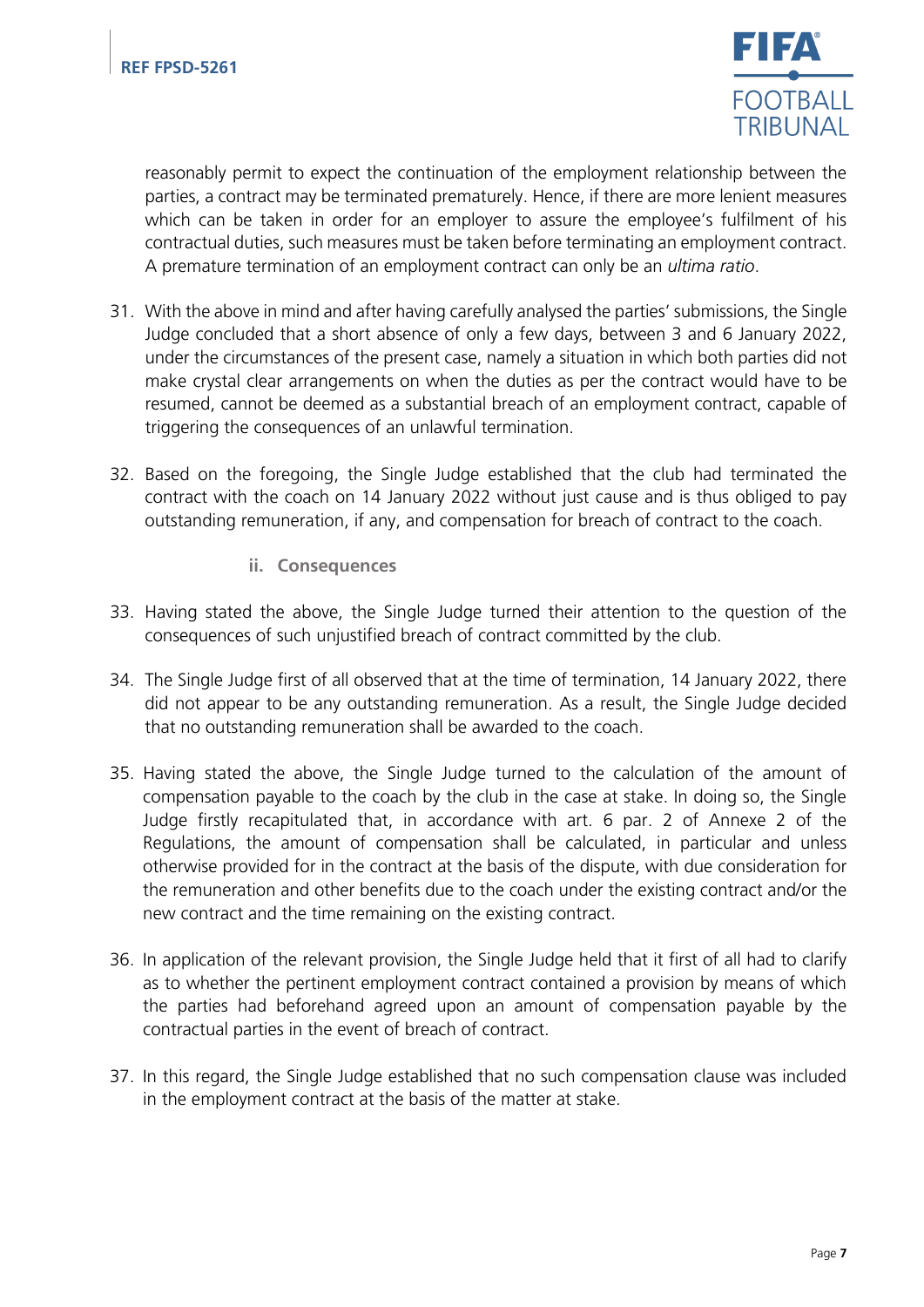

- 38. As a consequence, the Single Judge determined that the amount of compensation payable by the club to the coach had to be assessed in application of the parameters set out in art. 6 par. 2 of Annexe 2 of the Regulations.
- 39. Bearing in mind the foregoing as well as the claim of the coach, the Single Judge proceeded with the calculation of the monies payable to the coach under the terms of the contract until its term. Consequently, the Single Judge concluded that the amount of BYN 94,874 (i.e. 8 monthly salaries of BYN 10,822.20 each) serves as the basis for the determination of the amount of compensation for breach of contract.
- 40. In continuation, the Single Judge verified whether the coach had signed an employment contract with another club during the relevant period of time, by means of which he would have been enabled to reduce his loss of income. According to the constant practice of the Single Judge as well as art. 6 par. 2 lit. b) of Annex 2 of the Regulations, such remuneration under a new employment contract shall be taken into account in the calculation of the amount of compensation for breach of contract in connection with the coach's general obligation to mitigate his damages.
- 41. In this respect, the Single Judge noted that the coach remained unemployed since the unilateral termination of the contract.
- 42. The Single Judge referred to art. 6 par. 2 lit. a) of Annex 2 of the Regulations, according to which, in case the coach did not sign any new contract following the termination of his previous contract, as a general rule, the compensation shall be equal to the residual value of the contract that was prematurely terminated.
- 43. In this respect, the Single Judge decided to award the coach compensation for breach of contract in the amount of BYN 94,874, i.e. 8 times BYN 10,822.20 each, as the residual value of the contract.
- 44. Lastly, taking into consideration the coach's request as well as the constant practice of the Single Judge in this regard, the latter decided to award the coach interest on said compensation at the rate of 5% *p.a.* as of 24 February 2022 until the date of effective payment.
	- **iii. Compliance with monetary decisions**
- 45. Finally, taking into account the applicable Regulations, the Single Judge referred to art. 8 par. 1 and 2 of Annexe 2 of the Regulations, which stipulate that, with its decision, the pertinent FIFA deciding body shall also rule on the consequences deriving from the failure of the concerned party to pay the relevant amounts of outstanding remuneration and/or compensation in due time.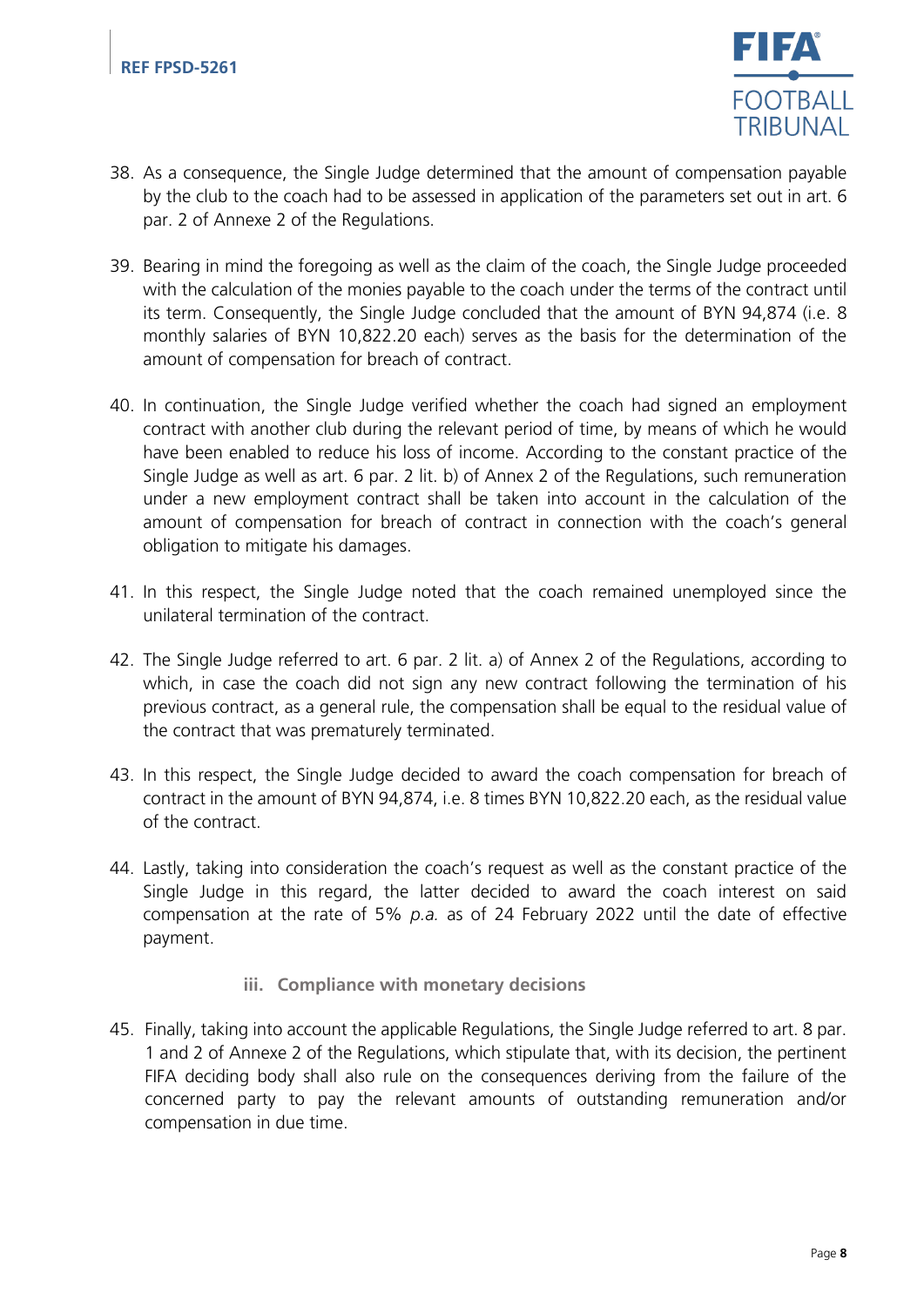

- 46. In this regard, the Single Judge highlighted that, against clubs, the consequence of the failure to pay the relevant amounts in due time shall consist of a ban from registering any new players, either nationally or internationally, up until the due amounts are paid. The overall maximum duration of the registration ban shall be of up to three entire and consecutive registration periods.
- 47. Therefore, bearing in mind the above, the Single Judge decided that the club must pay the full amount due (including all applicable interest) to the coach within 45 days of notification of the decision, failing which, at the request of the coach, a ban from registering any new players, either nationally or internationally, for the maximum duration of three entire and consecutive registration periods shall become immediately effective on the club in accordance with art. 8 par. 2, 4, and 7 of Annexe 2 of the Regulations.
- 48. The club shall make full payment (including all applicable interest) to the bank account provided by the coach in the Bank Account Registration Form, which is attached to the present decision.
- 49. The Single Judge recalled that the above-mentioned ban will be lifted immediately and prior to its complete serving upon payment of the due amounts, in accordance with art. 8 par. 8 of Annexe 2 of the Regulations.

#### **d. Costs**

- 50. The Single Judge referred to art. 25 par. 1 of the Procedural Rules, according to which *"Procedures are free of charge where at least one of the parties is a player, coach, football agent, or match agent".* Accordingly, the Single Judge decided that no procedural costs were to be imposed on the parties.
- 51. Likewise and for the sake of completeness, the Single Judge recalled the contents of art. 25 par. 8 of the Procedural Rules, and decided that no procedural compensation shall be awarded in these proceedings.
- 52. Lastly, the Single Judge concluded its deliberations by rejecting any other requests for relief made by any of the parties.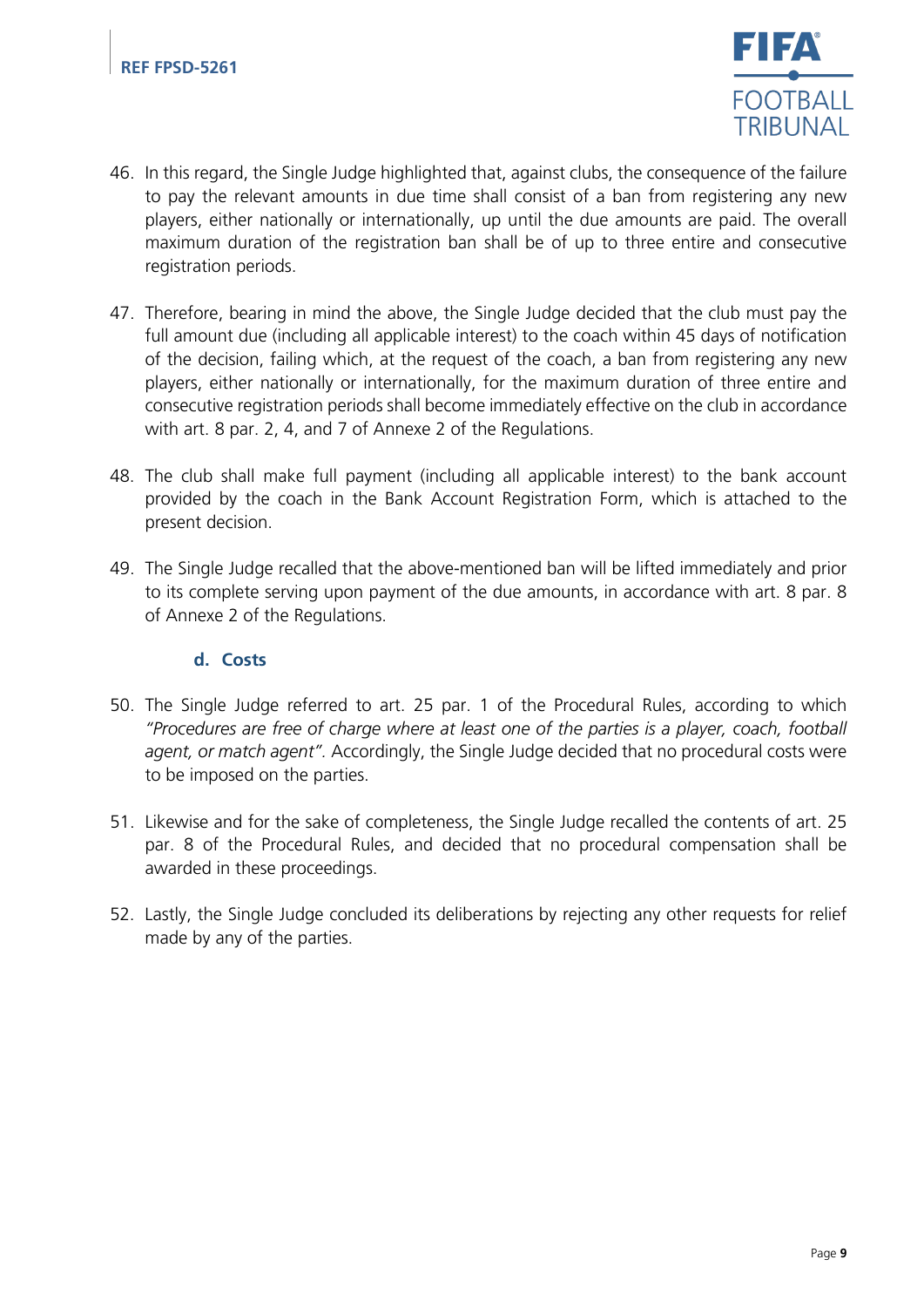

# **IV. Decision of the Players' Status Chamber**

- 1. The claim of the Claimant, Anatolii Korotia, is partially accepted.
- 2. The Respondent, FC Shakhtyor Soligorsk, has to pay to the Claimant, the following amount:
	- BYN 94,874 as compensation for breach of contract without just cause, plus 5% interest *p.a.* as from 24 February 2022 until the date of effective payment.
- 3. Any further claims of the Claimant are rejected.
- 4. Full payment (including all applicable interest) shall be made to the bank account indicated in the enclosed Bank Account Registration Form.
- 5. Pursuant to art. 8 of Annexe 2 of the Regulations on the Status and Transfer of Players if full payment (including all applicable interest) is not made **within 45 days** of notification of this decision, the following **consequences** shall apply:
	- 1. The Respondent shall be banned from registering any new players, either nationally or internationally, up until the due amount is paid. The maximum duration the ban shall be of three entire and consecutive registration periods.
	- 2. The present matter shall be submitted, upon request, to the FIFA Disciplinary Committee in the event that full payment (including all applicable interest) is still not made by the end of the three entire and consecutive registration periods.
- 6. The consequences **shall only be enforced at the request of the Claimant** in accordance with art. 8 par. 7 and 8 of Annexe 2 and art. 25 of the Regulations on the Status and Transfer of Players.
- 7. This decision is rendered without costs.

For the Football Tribunal:

**Emilio García Silvero** Chief Legal & Compliance Officer